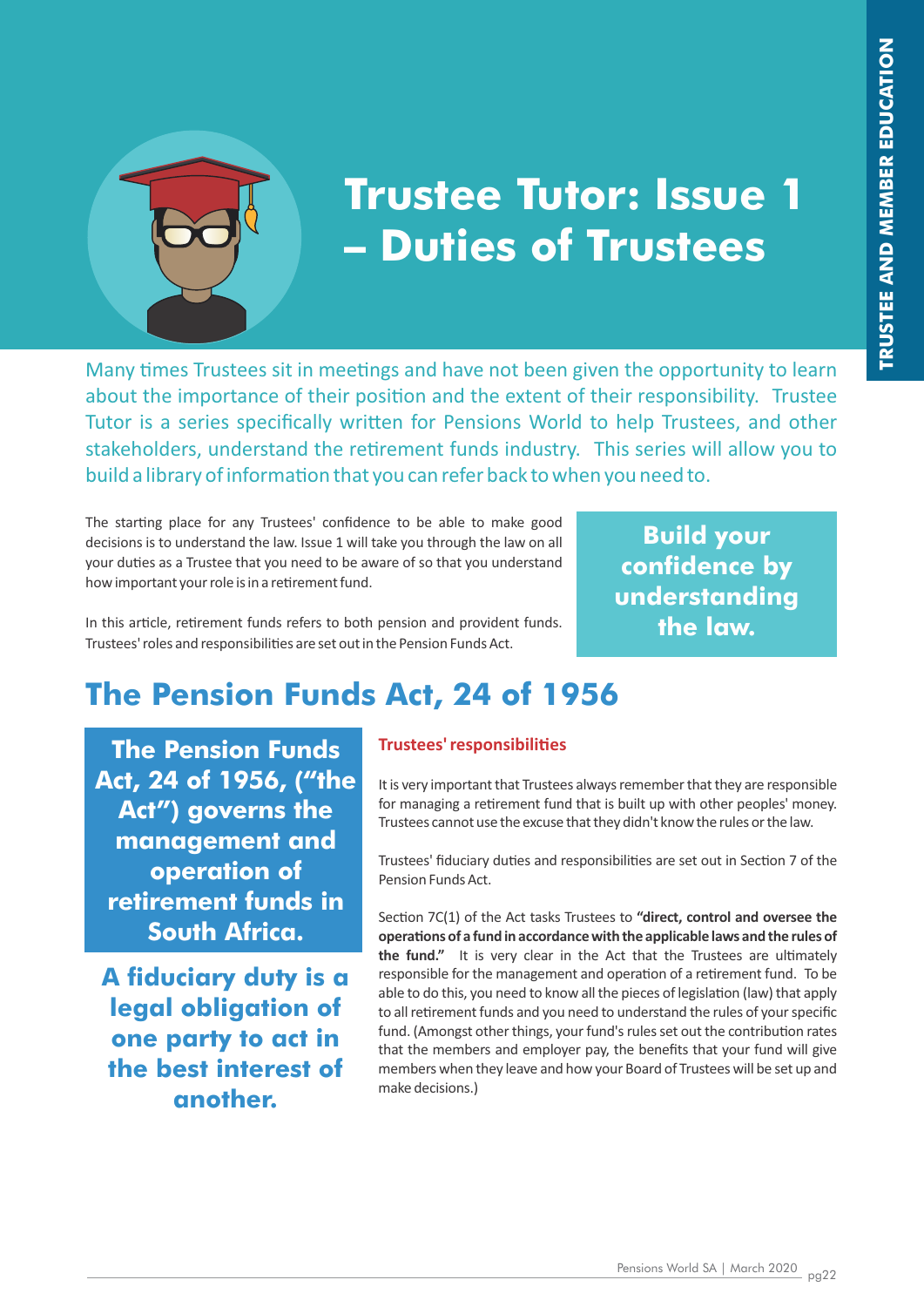Section 7C of the Act also requires that the Trustees:

- Ensure that all benefit payments are made in terms of the rules, and
- Ensure that the Fund's assets (money) are invested in line with the regulations to the Act.

Section  $7C(2)(a)$  of the Act stresses to Trustees that while they are managing a retirement fund, they must "take all **reasonable steps to ensure that the interests of the members are protected"**. As a Trustee you are making decisions that affect other people – the members of your fund and sometimes their families. Members are relying on you to make the best decisions for them and to protect their interests in the fund.

Trustees should be especially careful in their decision making when dealing with:

- An amalgamation or transfer of members
- A splitting of the fund
- An employer terminates or reduces contributions to the fund
- An increase in the members' contributions
- A participating employer leaves the fund

Section 7C(2)(b) states that Trustees must "act with due **care, diligence and in good faith"**. The standard of care Trustees will be held to will be a higher standard than that of a "reasonable person". Trustees must act with a high degree of discipline and diligence, by applying their minds properly and carefully to the issues of the fund. And, of course, Trustees must always act honestly and reasonably.

Section 7C(2)(c) requires Trustees to "avoid conflicts of **interest"**. This means that Trustees must show independence in decision making and not be influenced by the wrong things. Whether you're an employer appointed, member elected, independent or sponsor appointed Trustee, your decision making must at all times be in the members' best interests. (More detail on conflicts of interest is discussed under PF 130 further on.)

In terms of Section 7C(2)(d), Trustees must "act impartially **in respect of all members and beneficiaries"**. The Trustees must treat all members of the fund equally and benefits must be paid out in terms of the rules of the fund.

**A beneficiary is a person who may get benefits from a fund but is not a member of the fund, for example, a spouse or a child.**



Section 7C(2)(e) expects Trustees to "act independently". Once again it is important to remember that you need to act in members' best interests – not your employer's or your own.

Section  $7C(2)(f)$  requires the Trustees to fulfil their fiduciary duty towards members and all other beneficiaries to ensure that the fund is **"financially sound"** and responsibly managed and governed according to the rules and the Act.

Section 7D of the Act sets out the administrative duties of Trustees. These are to:

- (a) Make sure that **proper registers, books and records** of the operations of the Fund are kept, including proper minutes of all resolutions passed by the Board. Fund documents will include the Fund's minute book, Trustee register as well as details of the fund's membership, auditor, administrator, investment manager and valuator.
- (b) Insist that **proper control systems** are employed by or on behalf of the Board. Trustees must make sure that control systems are in place to make sure that records are correct and that proper controls are in place to reduce the risks faced by the fund. In most cases, Trustees appoint an administrator to manage the member and financial records of the Fund. Even if you have an outside administrator on your fund, you as a Trustee remain responsible to make sure that they perform this function properly.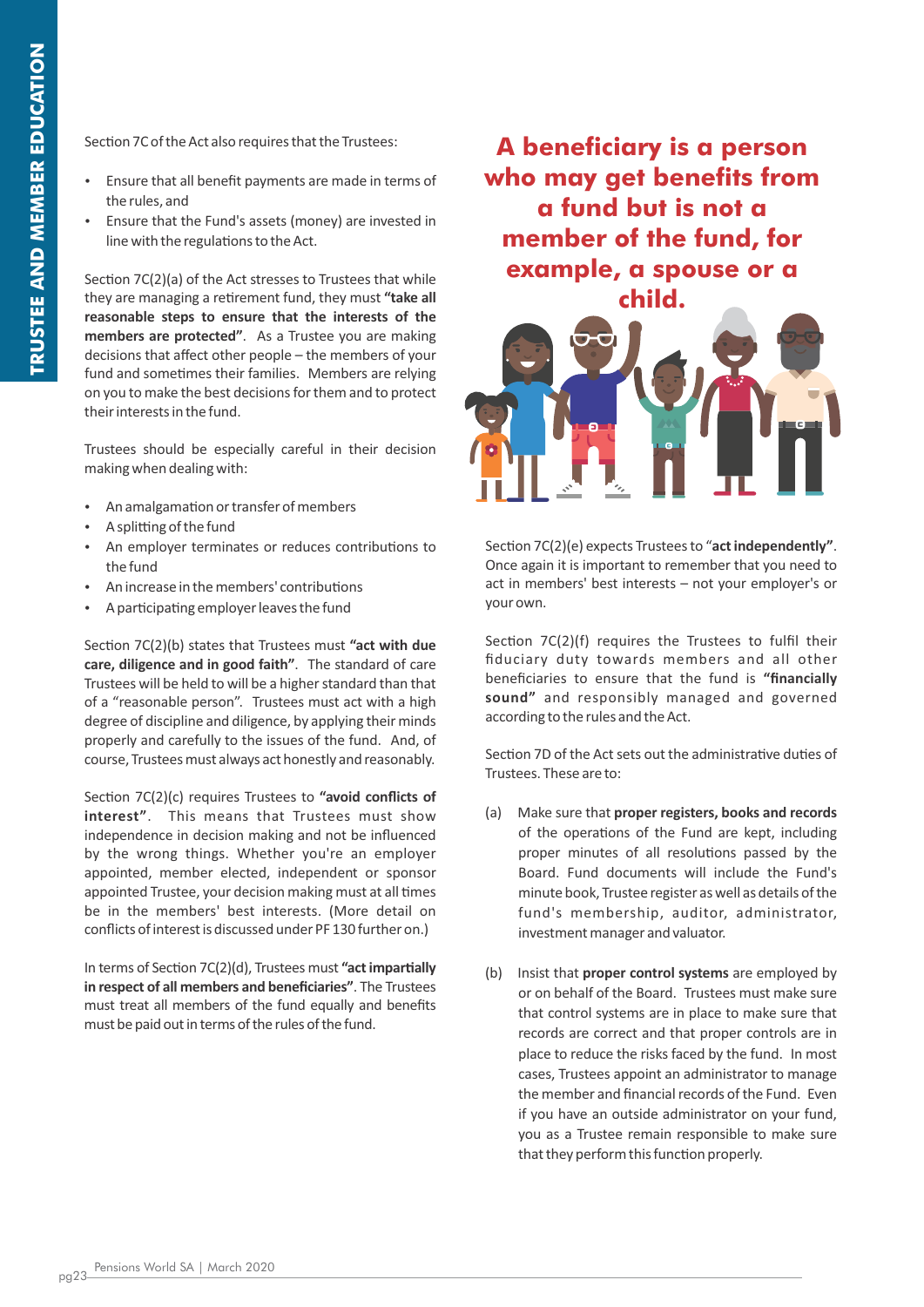



**Proper registers, books and records** of the operations **Administrative**



**Control Systems Manage the member and financial records** 



**Adequate and appropriate**  information is communicated to **the members Member Communication**



**Payment of Monthly Contributions Employers must pay over**  contributions to the retirement **fund by the 7th of the following month**



**Obtain expert advice on matters where Trustees lack sufficient expertise**



**Ensure rules, the operation and administration comply with:**

**The Pension Funds Act, the Financial Institutions (Investments of funds) Act and all other applicable laws**

- (c) Make sure that **adequate and appropriate information is communicated to the members** of the fund, informing them of their rights, benefits and duties in terms of the rules of the fund. Trustees should make sure that the fund sends a new member a membership cerficate when they join confirming basic details of the fund and contact details should the member have any questions. In addition, Trustees should make sure the Fund has:
	- a member booklet summarising the rules and benefits of the fund
	- a benefit statement, sent out at least once a year, showing the member the updated value of all his benefits in the fund
	- information available on the Fund's investments especially if your Fund has member investment choice
	- an annual report from the Trustees updating members on changes in the fund (including changes to the rules), and reminding them of important contact details should they have questions or complaints.
	- information available when the member leaves the fund either resigns or retires explaining the various options they can choose to follow with the money they receive from the fund
- (d) Payment of monthly contributions is dealt with in Section 7 and Section 13A of the Act. In terms of the law, employers must pay over contributions to the retirement fund by the  $7<sup>th</sup>$  of the following month, in other words, February's contributions are due by 7 March. If contributions are received late, interest is due and payable by the employer. By the 15<sup>th</sup> of the month, the employer must also provide a contribution statement or schedule showing the details of who the contributions are for.
- (e) Obtain expert advice on matters where Trustees lack sufficient expertise. It's very important for Trustees to remember that there are experts around them who can support them in their decision making. If you don't have the necessary knowledge in the matter you need to make decisions on, you need to consult an expert. This expert could be your employee benefits consultant, the fund valuator, a pensions lawyer or an investment specialist.

## **If you are unsure of any matter which need to make a decision on, consult an expert to guide you.**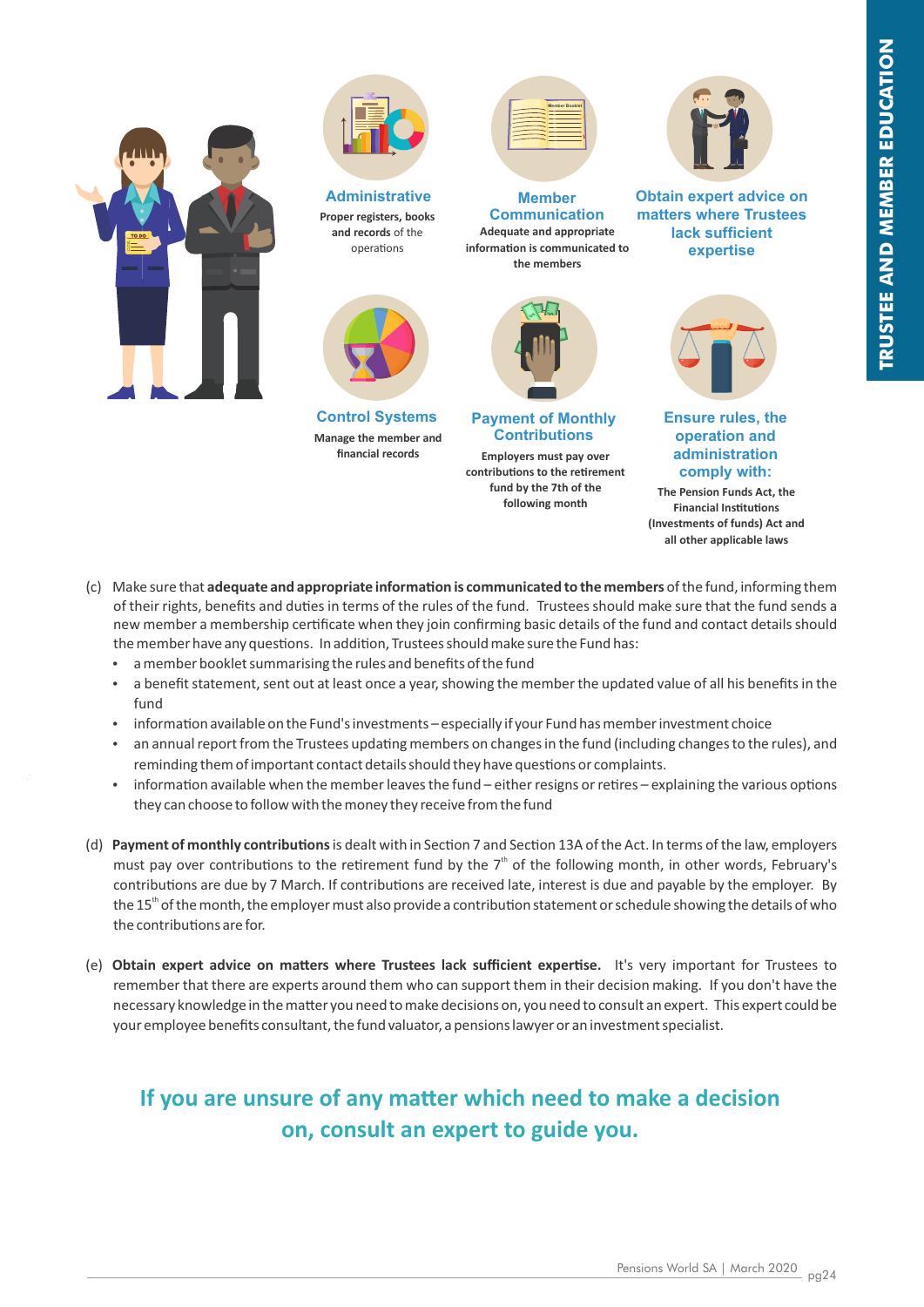(f) Make sure that the rules and the operation and administration comply with the Pension Funds Act, the Financial Institutions (Investments of funds) Act and all other applicable laws. This sweeping statement places a big responsibility on Trustees to make sure that they not only understand all the laws applicable to retirement funds, but also that they monitor that their funds comply with these laws.

#### **Appoinng a Principal Officer**

Section 8 of the Act states that all retirement funds must appoint a Principal Officer in terms of the process set out in the fund's rules.

Briefly, the Principal Officer of your fund is responsible for the day to day running of the fund, liaising with the authorities and working closely with your fund's service providers. If you have any concerns or questions on your fund, the Principal Officer is the best person to help you.

#### **The Financial Services Laws General Amendment Act 45 of 2013**

This Act sets out a number of extra responsibilities of Trustees. These are:

- \* The duty to acquire and maintain certain skills. Trustees must get the necessary skills and training within 6 months of being appointed to the Board and are expected to keep updating their skills and knowledge for as long as they serve as a Trustee.
- The duty of whistleblowing whereby a Trustee must inform the registrar in writing of any information relating to the affairs of the fund, which in his opinion may seriously prejudice the financial soundness of the fund or its members.
- Ÿ To **report the reasons for removing a Trustee** from your Board within 21 days. Trustees should also keep in mind that if they are removed from the Board, they must report to the authorities the reasons why they think they were removed.
- A reminder to act independently and in the best interest of the fund.
- To make sure that the fund is in a sound financial position and that fund rules are complied with. Your fund will be audited every year by an independent auditor. It is important that you understand this process and how to read a set of financial statements. The annual audit is an opportunity to look into the finances of the fund and the administration processes behind contribution reconciliations, member payments and contribution investment. You could also ask the fund valuator to give you an opinion on the financial soundness of the fund at the financial year end.
- Informing members of their rights and responsibilities. Member communication in a retirement fund is key to helping members make the right decisions while they're in the fund and when they leave it.
- To **follow procedures set out in the fund rules to delegate functions** to a person or committee. The delegation must note whether in an executive or advisory role and occur without the Board abdicating responsibility.
- Allows the authorities to remove a Board member if they feel that the Trustee is no longer fit and proper.

Up to this point, we've looked at a very high level summary of your duties as a Trustee that are set out in the law. There are other documents you need to be aware of that deal with the responsibilities of a Trustee.

#### **Financial Sector Conduct Authority (FSCA) PF Circular 13**

# The FSCA issues PF (pension fund) circulars from time to time in order to **clarify interpretations of the Act or to recommend best practice.**

PF circular 130 was issued by the FSCA in 2007. While PF circulars are not law, it is advisable that you implement their best practice principles in your fund. And generally funds are expected to comply with PF 130.

PF 130 deals specifically with good governance in retirement funds and provides practical guidance on the duties set out in Section 7C and 7D of the Act.

PF 130 introduces Trustees to four recommended policies that all retirement funds should have in place, namely:

- Investment Policy Statement (IPS)
- $\cdot$  Code of conduct
- Communication policy
- Risk management policy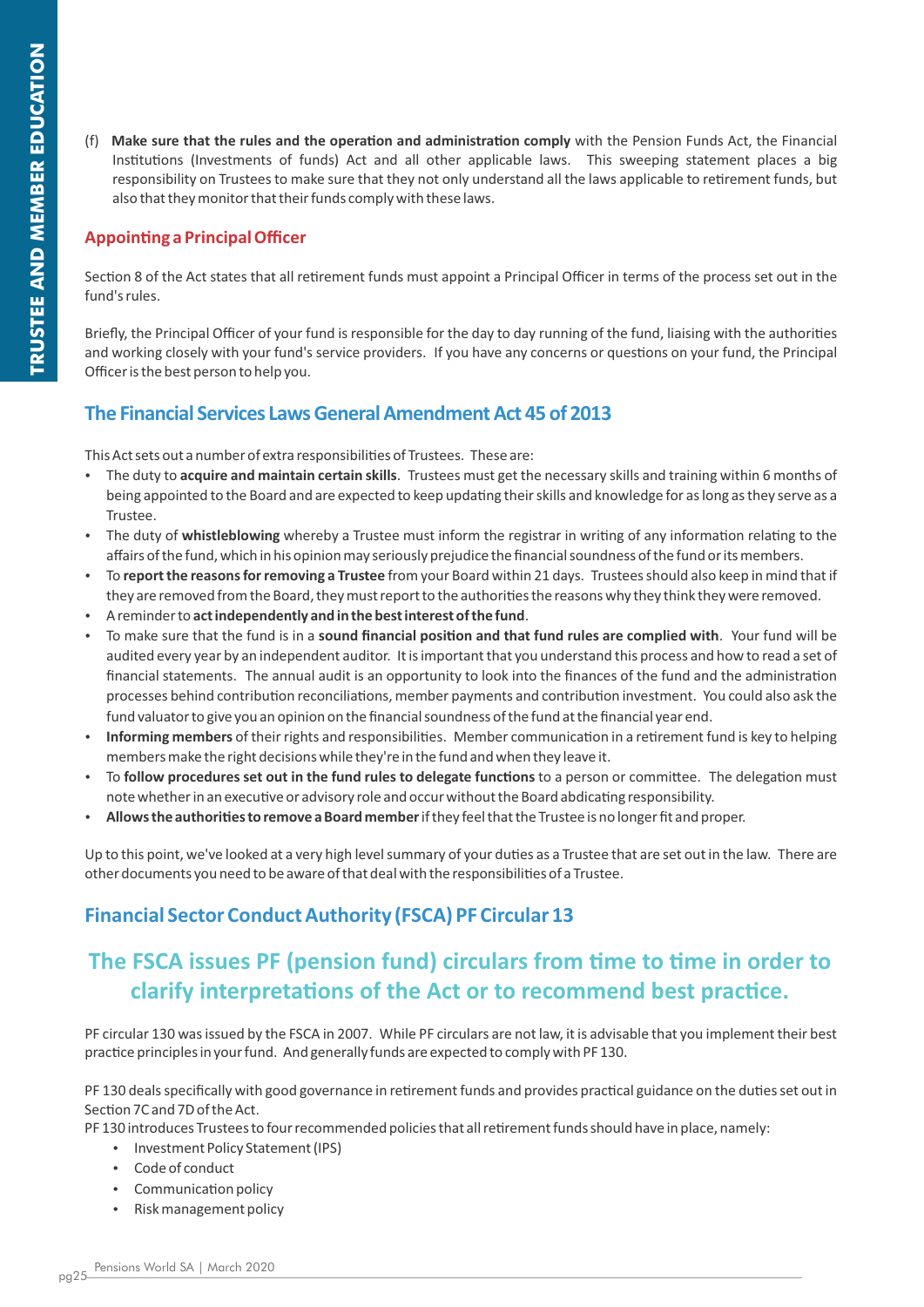As a Trustee of a retirement fund, you should keep an up to date copy of the rules of your fund together with the above four policy documents on hand. This will help you understand the context you are making decisions in.

Both the law and PF 130 maintain that the Trustees of the fund are responsible for everything that happens on the fund – not only strategic decisions, but also the day to day running of the fund as well. The Board can delegate some of these functions but they still remain responsible for them. Many times Trustees have committees to help them manage the large amount of detail and work on the fund. Committees are made up of a smaller group of some of the Trustees, generally those Trustees who have skill or knowledge in the particular area of the committee. For example, a Trustee who is the employer's financial director may also sit on the retirement fund's audit committee. Any delegation of duties to either a committee or to a service provider must be set out clearly in an agreement or mandate.

## **Where your fund does outsource functions (for example, to** committees or to service providers), make sure that there is a clear **agreement or mandate in place.**

As mentioned previously, the Trustees have a duty of good faith to all board stakeholders and must work together as a Board to reach decisions that are in the members' best interests.

The Board of Trustees will elect one of the Trustees as the fund Chairperson in terms of the fund's rules. PF 130 regards the Chairperson role as a key role in making sure that the Board is effective in carrying out its duties.

In PF 130 the **role of the Chairperson** is to:

- Proactive lead the Board without bias.
- Meet regularly with the Principal Officer to monitor the business of the fund.
- Act as the fund's spokesperson.
- Evaluate the Board and the Principal Officer on a regular basis.
- Make sure that sufficient time is given to each item during trustee meetings.
- Proactively raise issues of concern on behalf of the Board with the employer or service providers.

PF 130 also gives more details around the **role of the Principal Officer**, who should:

- $\bullet$  Make sure that the decisions of the Board are carried out.
- Monitor that the fund complies with the formal requirements of the law.
- $\cdot$  Liaise on behalf of the Board with service providers to the fund.
- Contribute at Board meetings even though they do not have any vote in any decisions of the Board.

Importantly, PF 130 specifically states that the Principal Officer should not be the Chairperson of the fund.

PF 130 also mentions some important points about conflicts of interest:

- $\cdot$  Trustees must demonstrate independence in decision making.
- Trustees must not be influenced by inappropriate considerations.
- Information should never be disclosed unless authorised by the Board.

#### **Conflicts of interest**

PF 130 has expanded on the Trustee's duty to avoid conflicts of interest. It is true that many Trustees may be conflicted because they work for the employer or the sponsor of the fund. This might make Trustees uncomfortable to make certain decisions for fear of consequences in their jobs.